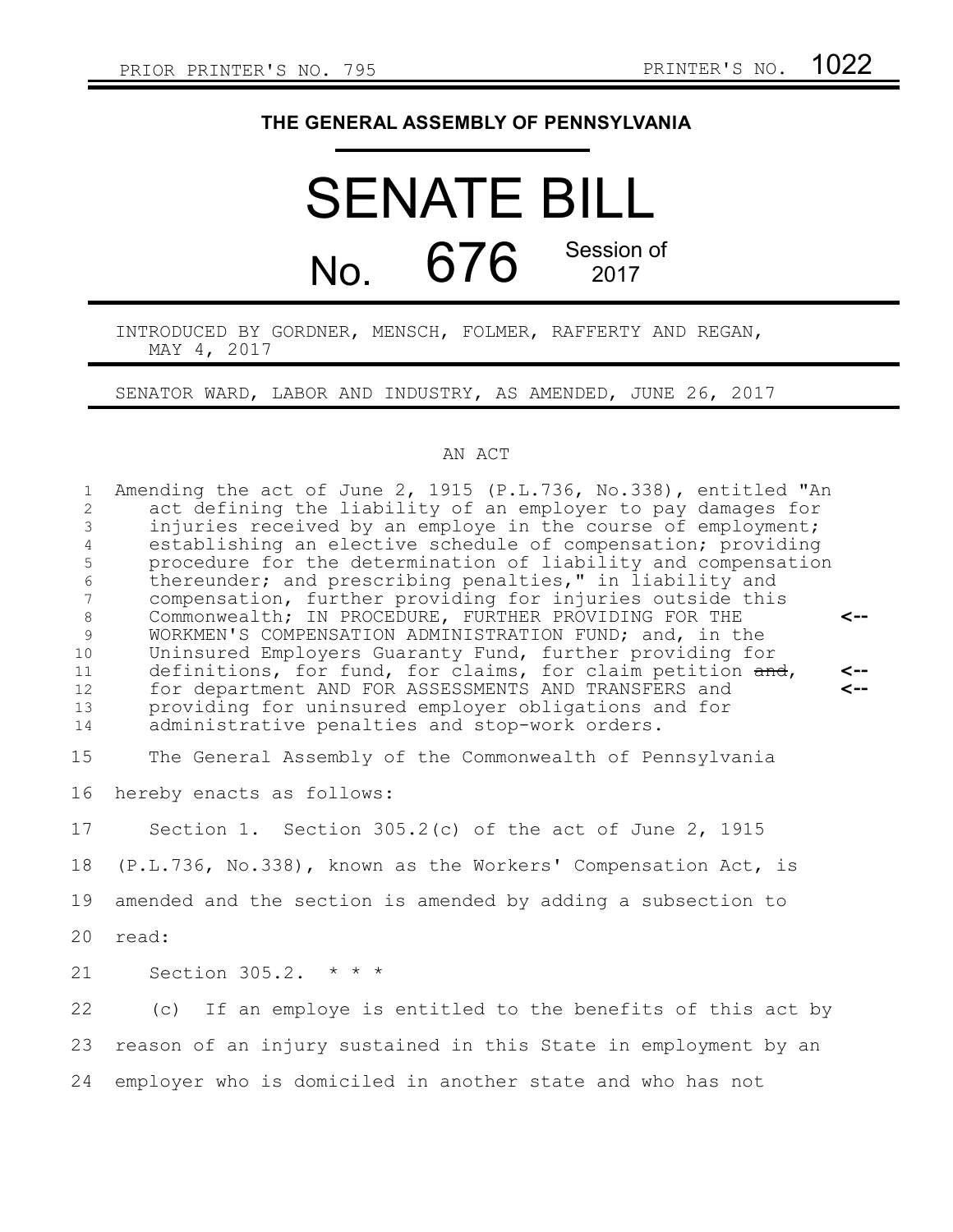secured the payment of compensation as required by this act, the [employer or his carrier may file with the director a certificate, issued by] department may verify with the commission or agency of such other state having jurisdiction over [workmen's] workers' compensation claims[, certifying] that such employer has secured the payment of compensation under the [workmen's] workers' compensation law of such other state and that with respect to said injury such employe is entitled to the benefits provided under such law. 1 2 3 4 5 6 7 8 9

In such event: 10

[(1) The filing of such certificate shall constitute an appointment by such employer or his carrier of the Secretary of Labor and Industry as his agent for acceptance of the service of process in any proceeding brought by such employe or his dependents to enforce his or their rights under this act on account of such injury; 11 12 13 14 15 16

(2) The secretary shall send to such employer or carrier, by registered or certified mail to the address shown on such certificate, a true copy of any notice of claim or other process served on the secretary by the employe or his dependents in any proceeding brought to enforce his or their rights under this act;] 17 18 19 20 21 22

(3) The following shall apply: 23

(i) If such employer is a qualified self-insurer under the [workmen's] workers' compensation law of such other state, such employer shall[, upon submission of evidence, satisfactory to the director, of his ability to meet his liability to such employe under this act, ] be deemed, for the purposes of such employe, to be a qualified self-insurer under this  $act[j]$ . (ii) If such employer's liability under the workmen's 24 25 26 27 28 29 30

20170SB0676PN1022 - 2 -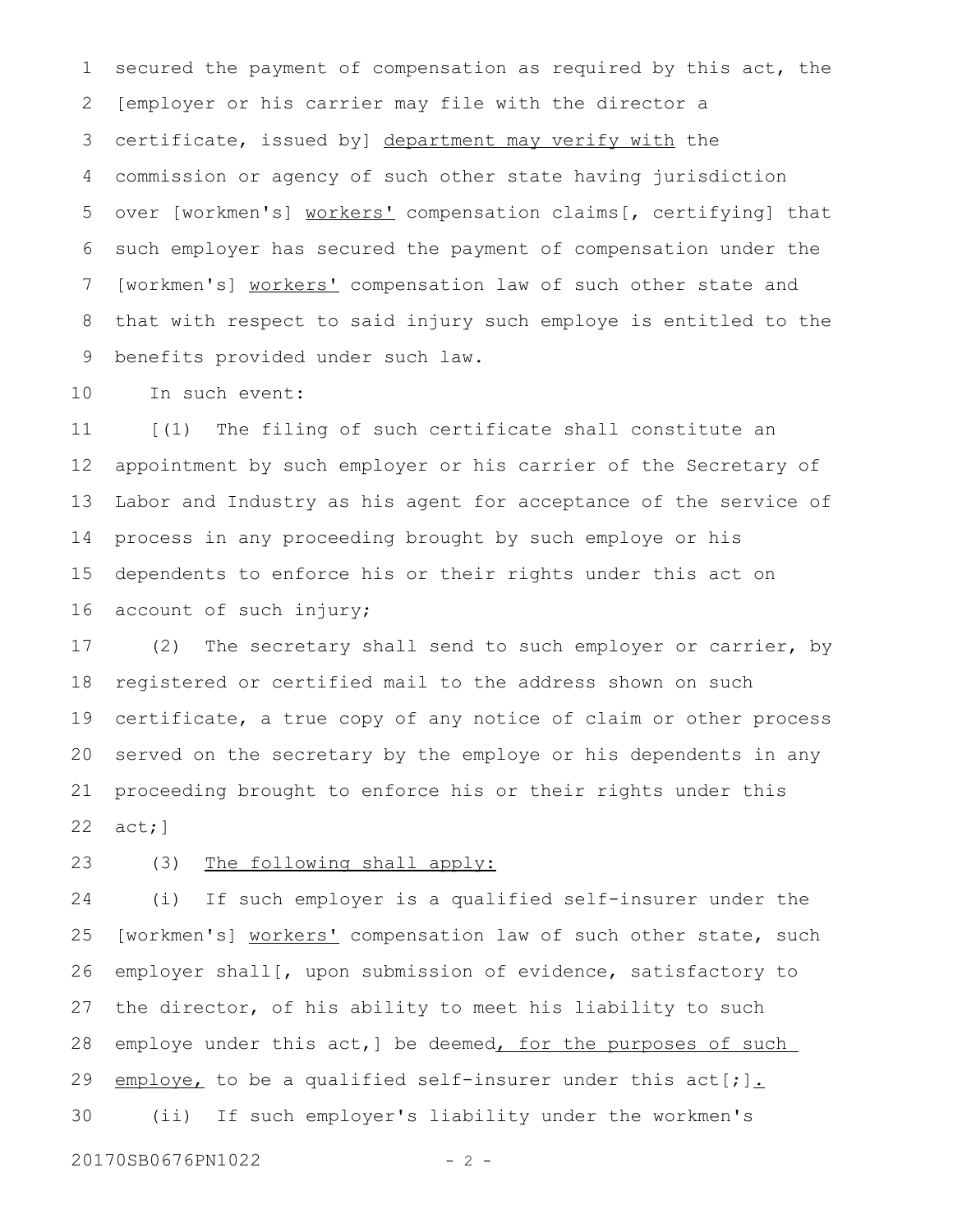compensation law of such other state is insured, such employer's carrier, as to such employe or his dependents only, shall be deemed to be an insurer authorized to write insurance under and be subject to this act: Provided, however, That unless its contract with said employer requires it to pay an amount equivalent to the compensation benefits provided by this act, its liability for income benefits or medical and related benefits shall not exceed the amounts of such benefits for which such insurer would have been liable under the workmen's compensation law of such other state[;]. 1 2 3 4 5 6 7 8 9 10

(4) If the total amount for which such employer's insurance is liable under clause (3) above is less than the total of the compensation benefits to which such employe is entitled under this act, the [secretary] department may, if [he deems it] necessary, require the employer to file security[, satisfactory to the secretary, to secure] to quarantee the payment of benefits due such employe or his dependents under this act[; and]. 11 12 13 14 15 16 17 18

(5) Upon compliance with the preceding requirements of this subsection (c), such employer, as to such employe only, shall be deemed to have secured the payment of compensation under this act[.], and shall not be an uninsured employer for purposes of Article XVI. 19 20 21 22 23

(c.1) If an employe alleges an injury that is incurred with an employer which is domiciled in another state and which has not secured the payment of compensation as required by this act, such employe shall provide to the Uninsured Employers Guaranty Fund and to any worker's compensation judge hearing a petition against the fund, a written notice, denial, citation of law or court or administrative ruling from such other state or an 24 25 26 27 28 29 30

20170SB0676PN1022 - 3 -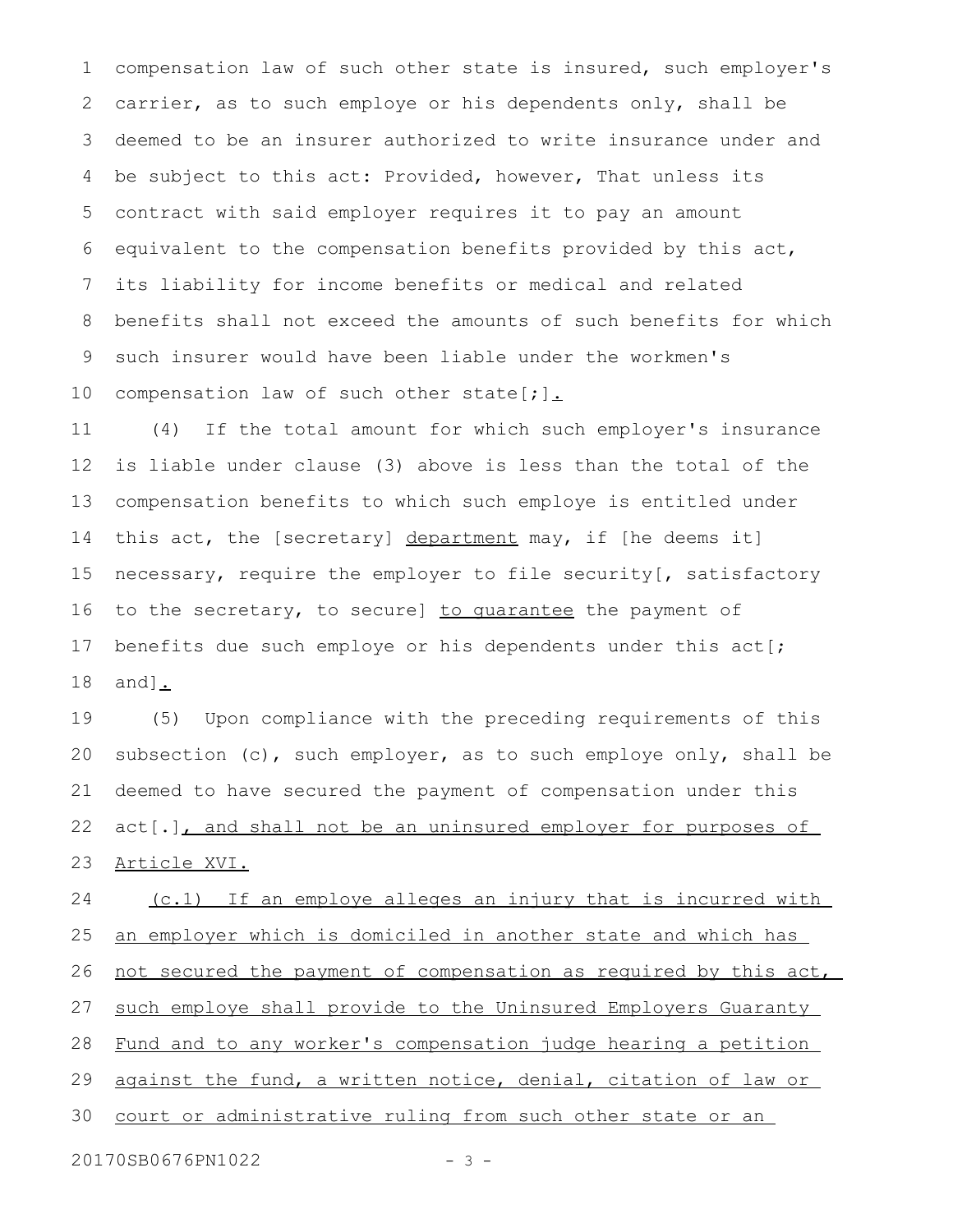insurer licensed to write insurance in that state as to that employer, indicating that the employe is not entitled to workers' compensation benefits in that state. No compensation shall be payable from the Uninsured Employers Guaranty Fund until the employe submits the notice, denial, citation or ruling, however, the employe may file a notice or petition against the fund under Article XVI of this act prior to the submission. \* \* \* Section 2. Sections 1601, 1602, 1603, 1604 and 1605 of the **<-** act are amended to read: SECTION 2. SECTIONS 446(A) AND (B), 1601, 1602, 1603, 1604, **<--** 1605 AND 1607(A) OF THE ACT ARE AMENDED TO READ: SECTION 446. (A) THERE IS HEREBY CREATED A SPECIAL FUND IN THE STATE TREASURY, SEPARATE AND APART FROM ALL OTHER PUBLIC MONEYS OR FUNDS OF THIS COMMONWEALTH, TO BE KNOWN AS THE WORKMEN'S COMPENSATION ADMINISTRATION FUND. (A.1) THE PURPOSE OF [THIS FUND] THE WORKMEN'S COMPENSATION ADMINISTRATION FUND SHALL BE TO FINANCE: (1) THE PREFUND ACCOUNT ESTABLISHED IN SECTION 909(A); AND (2) THE OPERATING AND ADMINISTRATIVE EXPENSES OF THE DEPARTMENT OF LABOR AND INDUSTRY, INCLUDING THE WORKMEN'S COMPENSATION APPEAL BOARD AND STAFF, BUT NOT THE STATE WORKMEN'S INSURANCE FUND, IN THE DIRECT ADMINISTRATION OF THE PENNSYLVANIA WORKMEN'S COMPENSATION ACT AND THE PENNSYLVANIA OCCUPATIONAL DISEASE ACT [INCLUDING]. (A.2) THE OPERATING AND ADMINISTRATIVE EXPENSES IN SUBSECTION (A.1)(2) SHALL INCLUDE ONLY THE FOLLOWING: 1 2 3 4 5 6 7 8 9 10 11 12 13 14 15 16 17 18 19 20 21 22 23 24 25 26 27 28

(1) WAGES AND SALARIES OF EMPLOYES FOR SERVICES PERFORMED IN THE ADMINISTRATION OF THESE ACTS; 29 30

20170SB0676PN1022 - 4 -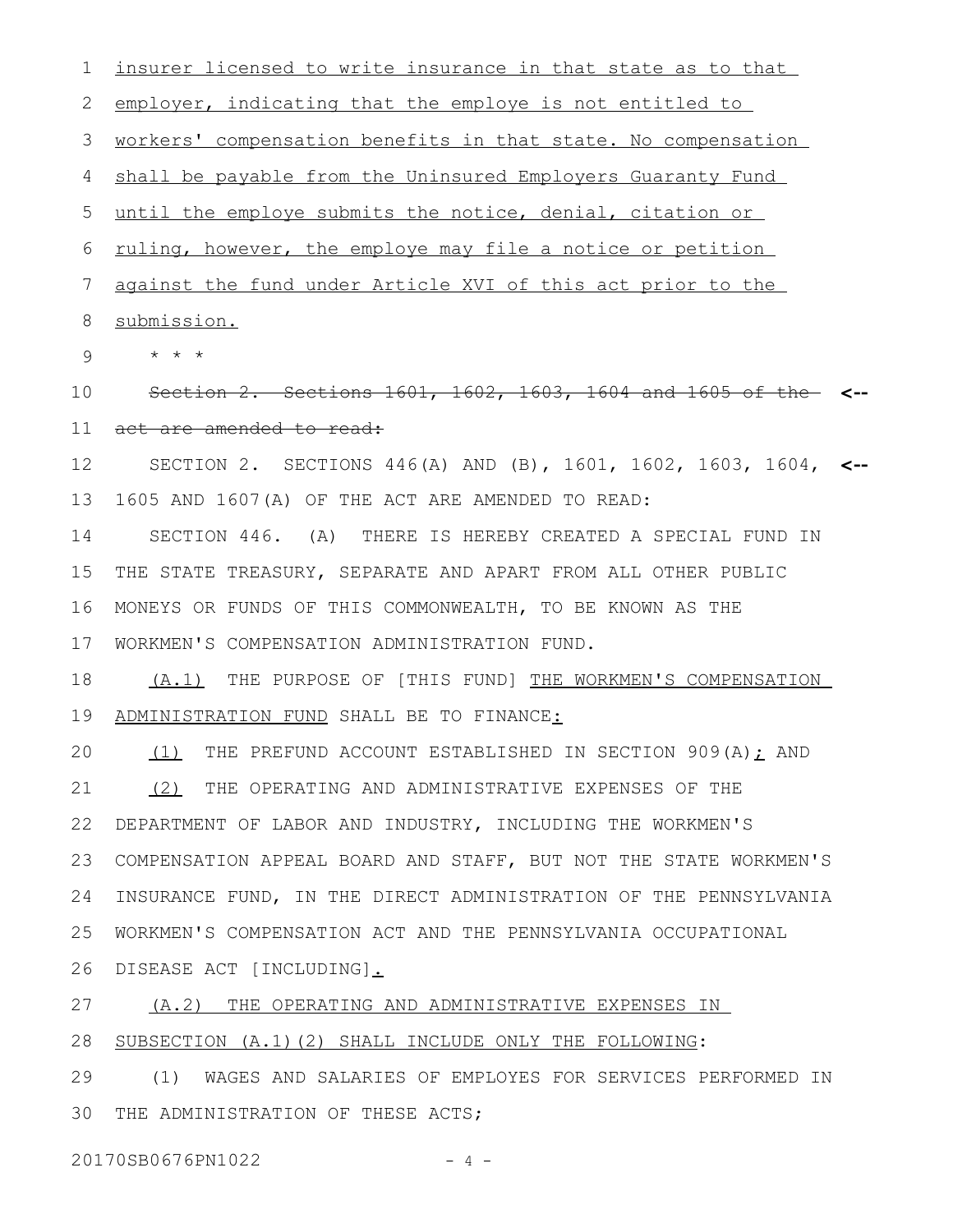(2) REASONABLE TRAVEL EXPENSES FOR EMPLOYES WHILE ENGAGED IN OFFICIAL BUSINESS; AND 1 2

(3) MONEYS EXPENDED FOR OFFICE RENTAL, EQUIPMENT RENTAL, SUPPLIES, EQUIPMENT, REPAIRS, SERVICES, POSTAGE, BOOKS, AND PERIODICALS. 3 4 5

(B) THE [FUND] WORKMEN'S COMPENSATION ADMINISTRATION FUND SHALL BE MAINTAINED BY NO MORE THAN ONE (1) ANNUAL ASSESSMENT PAYABLE IN ANY CALENDAR YEAR ON INSURERS AND SELF-INSURERS UNDER THIS ACT, INCLUDING THE STATE WORKERS' INSURANCE FUND[. AFTER THE INITIAL TERM, BUDGETED EXPENSES SHALL BE APPROVED BY THE GENERAL ASSEMBLY ON A FISCAL YEAR BASIS. THEREAFTER, THE] AS FOLLOWS: 6 7 8 9 10 11 12

(1) THE DEPARTMENT SHALL [MAKE ASSESSMENTS AND] SUBMIT FOR APPROVAL TO THE GENERAL ASSEMBLY ON A FISCAL YEAR BASIS A PROPOSED BUDGET SUFFICIENT TO COVER THE PREFUND ACCOUNT AND OTHER OPERATING AND ADMINISTRATIVE EXPENSES UNDER SUBSECTION (A.1). THE TOTAL AMOUNT APPROVED BY THE GENERAL ASSEMBLY SHALL 18 BE THE APPROVED BUDGET. THE DEPARTMENT SHALL COLLECT MONEYS BASED ON THE RATIO THAT SUCH INSURER'S OR SELF-INSURER'S 19 PAYMENTS OF COMPENSATION BEAR TO THE TOTAL COMPENSATION PAID IN 20 THE PRECEDING CALENDAR YEAR IN WHICH THE ANNUAL ASSESSMENT IS MADE. [THE TOTAL AMOUNT ASSESSED SHALL BE THE APPROVED BUDGET.] (2) IF ON JANUARY 31, THERE EXISTS IN THE [ADMINISTRATION FUND] WORKMEN'S COMPENSATION ADMINISTRATION FUND ANY MONEY IN EXCESS OF ONE HUNDRED [THIRTY-THREE] TWENTY PER CENTUM OF THE [CURRENT] APPROVED BUDGET, THE FOLLOWING FISCAL YEAR'S ASSESSMENT SHALL BE REDUCED BY AN AMOUNT EQUAL TO THAT EXCESS 27 28 AMOUNT. 13 14 15 16 17 21 22 23 24 25 26

\* \* \* 29

30 Section 1601. Definitions.

20170SB0676PN1022 - 5 -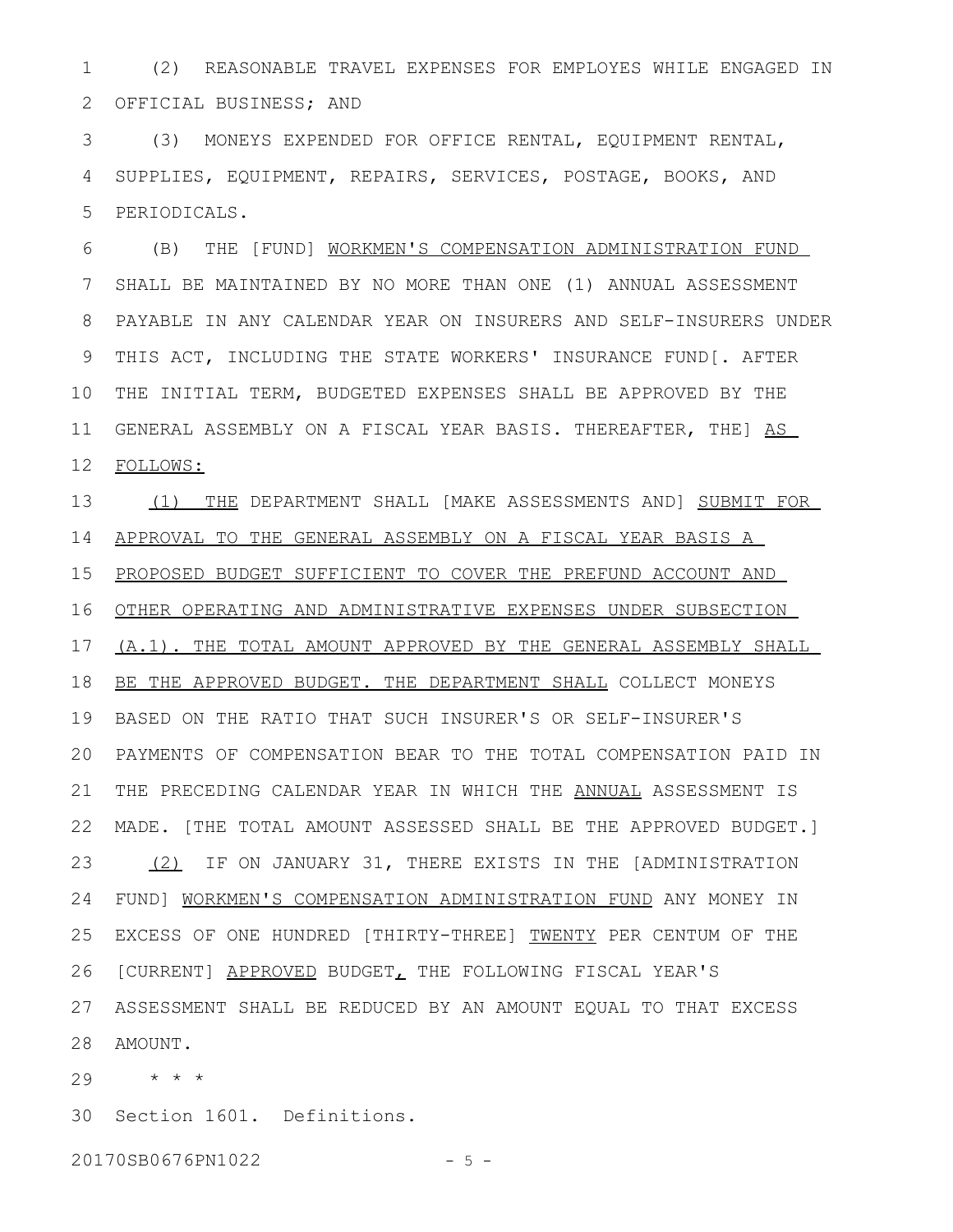The following words and phrases when used in this article shall have the meanings given to them in this section unless the context clearly indicates otherwise: 1 2 3

"Compensation." Benefits paid pursuant to sections 306 and 307. 4 5

"Employer." Any employer as defined in section 103. The term does not include a person that qualifies as a self-insured employer under section 305. 6 7 8

"Fund." The Uninsured Employers Guaranty Fund established in section 1602. The fund shall not be considered an insurer and shall not be subject to penalties, unreasonable contest fees interest or any reporting and liability requirements under section 440. 9 10 11 12 13

"Policyholder." A holder of a workers' compensation policy issued by the State Workers' Insurance Fund, or an insurer that is a domestic, foreign or alien mutual association or stock company writing workers' compensation insurance on risks which would be covered by this act. 14 15 16 17 18

"Secretary." The Secretary of Labor and Industry of the Commonwealth. 19 20

Section 1602. Fund. 21

(a) Establishment.-- 22

(1) There is established a special fund to be known as the Uninsured Employers Guaranty Fund. 23 24

(2) The fund shall be maintained as a separate fund in the State Treasury subject to the procedures and provisions set forth in this article. 25 26 27

(b) Source.--The sources of the fund are: 28

(1) Assessments provided for under section 1607. 29

(2) Reimbursements or restitution. 30

20170SB0676PN1022 - 6 -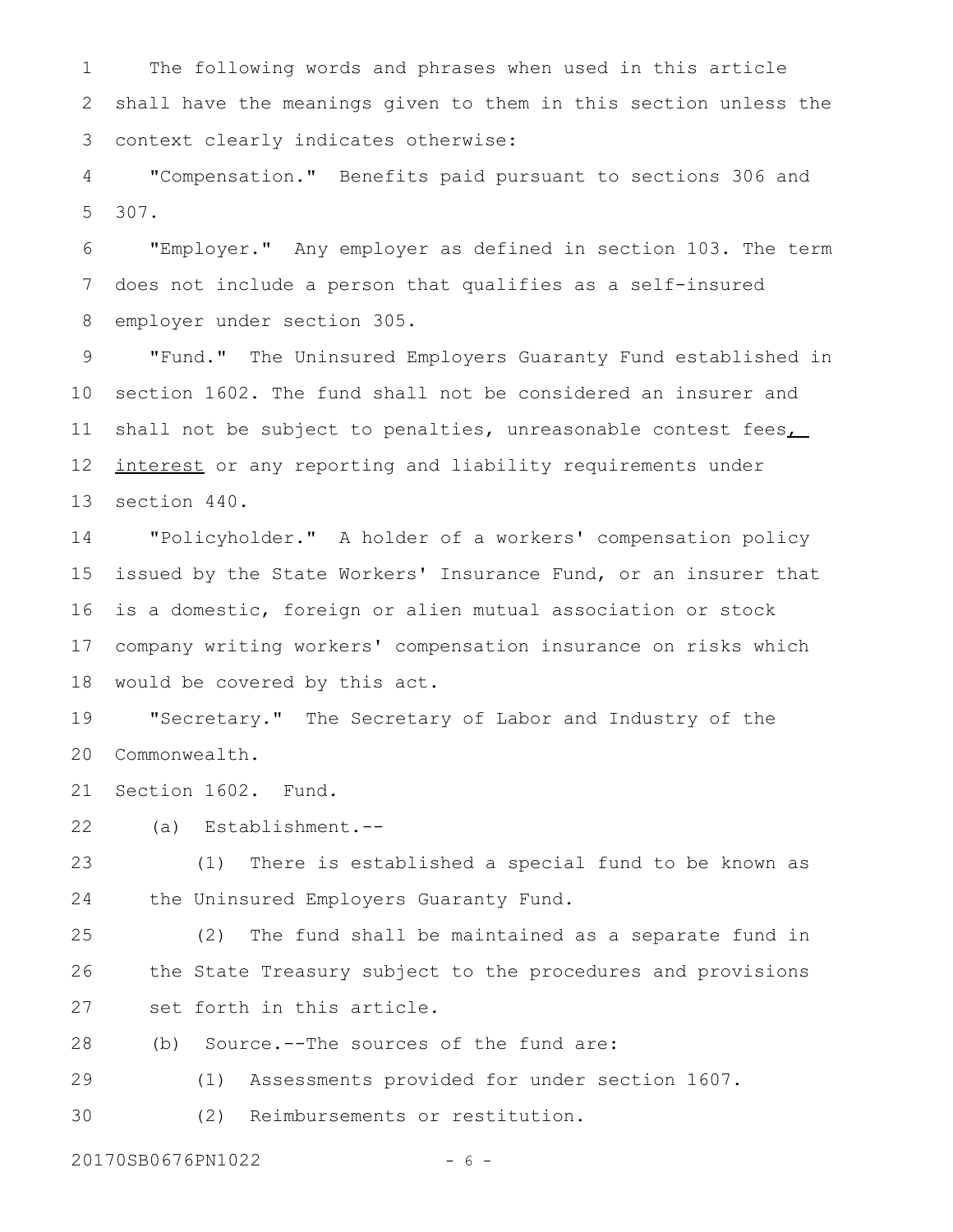1

(3) Interest on money in the fund.

(4) Administrative penalties provided for under section 1610. 2 3

(c) Use.--The administrator shall establish and maintain the fund for the exclusive purpose of paying to any claimant or his dependents workers' compensation benefits due and payable under this act and the act of June 21, 1939 (P.L.566, No.284), known as The Pennsylvania Occupational Disease Act, and any costs specifically associated therewith where the employer liable for the payments failed to insure or self-insure its workers' compensation liability under section 305 at the time the injuries took place. 4 5 6 7 8 9 10 11 12

(d) Administration.--The secretary shall be the administrator of the fund and shall have the power to collect money for and disburse money from the fund. 13 14 15

(e) Status.--The fund shall have all of the same rights[, duties, responsibilities and obligations] as an insurer. Section 1603. Claims. 16 17 18

(a) Scope.--This section shall apply to claims for an injury or a death which occurs on or after the effective date of this article. 19 20 21

(b) Time.--An injured worker shall notify the fund within 45 days after the worker [knew] has been advised by the employer or another source that the employer was uninsured. The department shall have adequate time to monitor the claim and shall determine the obligations of the employer. No employee shall receive compensation [shall be paid] from the fund [until notice is given] unless: 22 23 24 25 26 27 28

(1) the employee notifies the fund within the time period specified in this subsection; and 29 30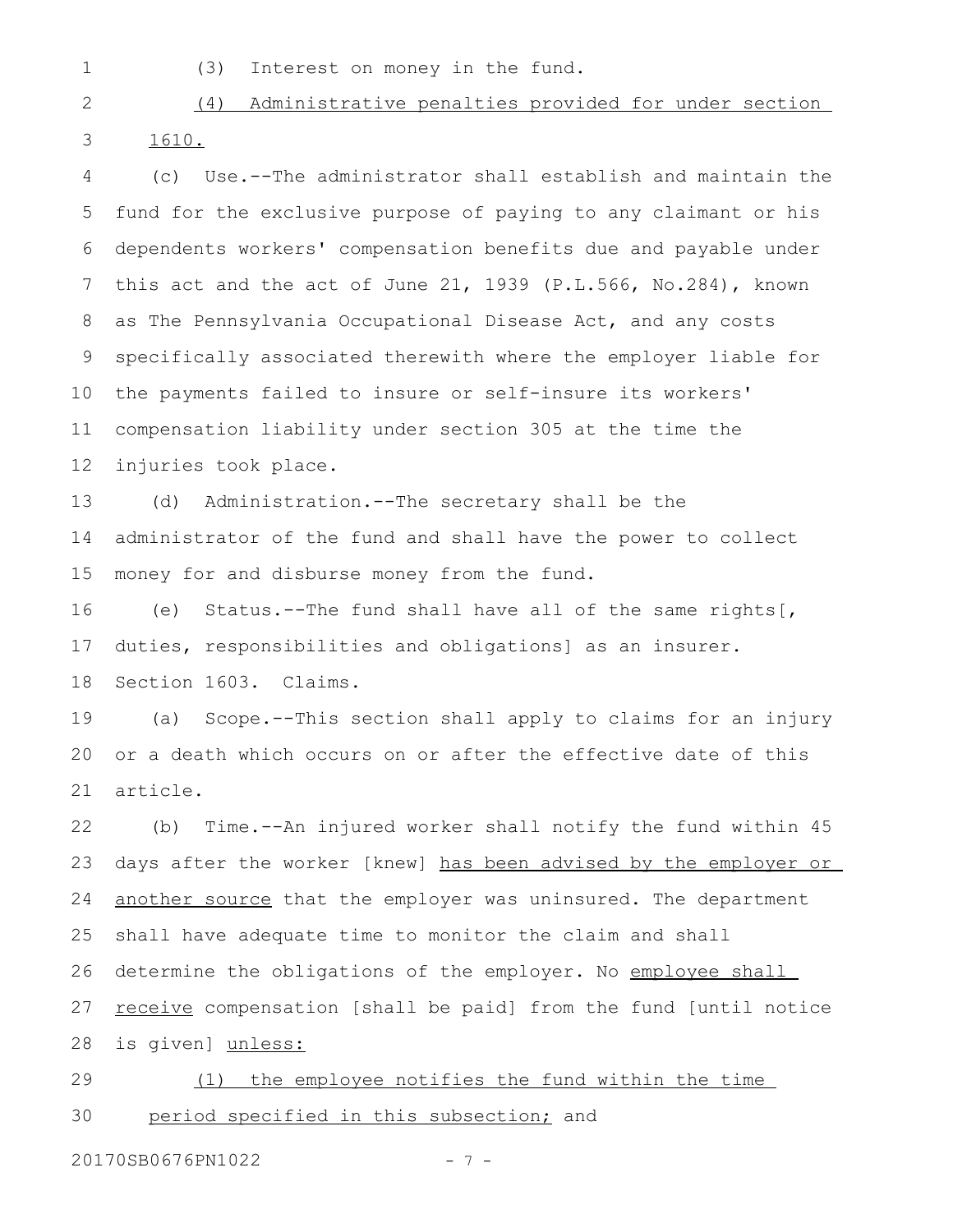| 1            | (2) the department determines that the employer failed          |
|--------------|-----------------------------------------------------------------|
| $\mathbf{2}$ | to voluntarily accept and pay the claim or subsequently         |
| 3            | defaulted on payments of compensation. [No compensation shall   |
| 4            | be due until notice is given.]                                  |
| 5            | Process.--After notice, the fund shall process the claim<br>(C) |
| 6            | in accordance with the provisions of this act.                  |
| 7            | Petitions.--<br>(d)                                             |
| 8            | (1) No claim petition may be filed against the fund             |
| 9            | until at least 21 days after notice of the claim is made to     |
| 10           | the fund.                                                       |
| 11           | (2) A claim petition shall be filed within 180 days             |
| 12           | after notice of the claim is made to the fund. If the time      |
| 13           | requirement under this paragraph is not met, a claim petition   |
| 14           | shall not be allowed.                                           |
| 15           | (e) List of providers.--                                        |
| 16           | The fund may establish lists of at least six<br>(1)             |
| 17           | designated health care providers that are accessible in each    |
| 18           | county in specialties relevant to the treatment of work         |
| 19           | injuries in this Commonwealth, as referenced in section         |
| 20           | $306(f.1)(1)$ .                                                 |
| 21           | If the fund establishes a list under paragraph (1),<br>(2)      |
| 22           | the fund shall be responsible only to reimburse expenses of     |
| 23           | medical treatments, services and accommodations rendered by     |
| 24           | the physicians or other health care providers that are          |
| 25           | designated on the list for the period provided in section       |
| 26           | 306(f.1)(1) from the date of the employee's notice to the       |
| 27           | fund under subsection (b).                                      |
| 28           | On the notice under subsection (b), the fund shall:<br>(3)      |
| 29           | provide access to the list of designated<br>(i)                 |
| 30           | providers to the employee; and                                  |

20170SB0676PN1022 - 8 -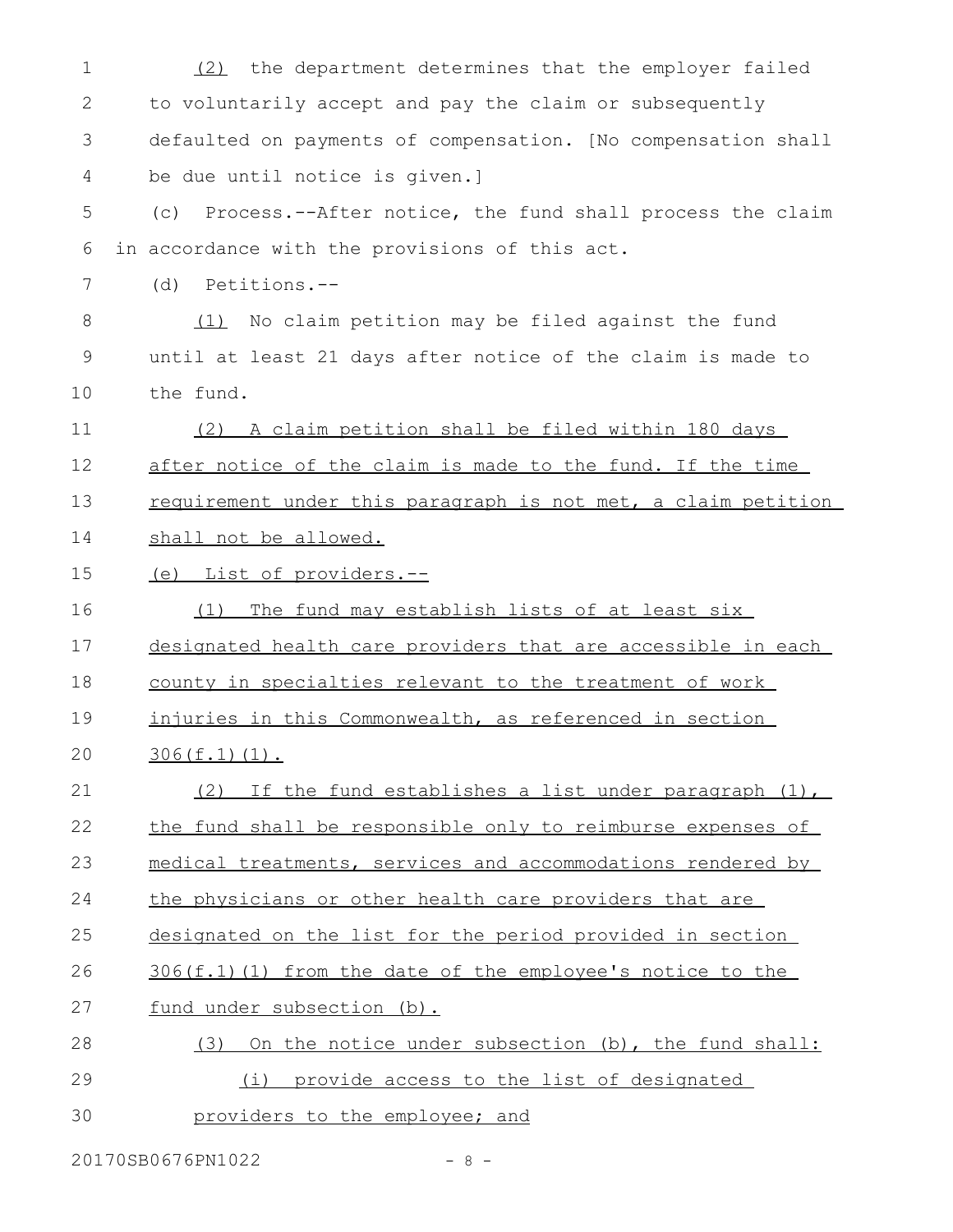| $\mathbf 1$  | (ii) notify the employee of the requirements of this             |
|--------------|------------------------------------------------------------------|
| $\mathbf{2}$ | subsection.                                                      |
| 3            | (4) If the employee receives medical treatments,                 |
| 4            | services or accommodations from a health care provider that      |
| 5            | is not designated on the list, the fund shall be relieved of     |
| 6            | liability for the payment of medical treatments, services or     |
| 7            | accommodations rendered during the period provided in section    |
| 8            | 306(f.1)(1) from the date of the employee's notice to the        |
| $\mathsf 9$  | fund under subsection (b).                                       |
| 10           | Section 1604. Claim petition.                                    |
| 11           | Authorization.--If a claim for compensation is filed<br>(a)      |
| 12           | under this article and the claim is not voluntarily accepted as  |
| 13           | compensable, the employee may file a claim petition naming both  |
| 14           | the employer and the fund as defendants. Failure of the          |
| 15           | uninsured employer to answer a claim petition shall not serve as |
| 16           | an admission or otherwise bind the fund under section 416.       |
| 17           | (b) Amount of wages.--In a proceeding under this article,        |
| 18           | the fund shall not be liable for wage loss benefits unless the   |
| 19           | amount of wages the employee earned at the time of injury is     |
| 20           | established by one of the following:                             |
| 21           | A check, check stub or payroll record.<br>(1)                    |
| 22           | (2) A tax return. This paragraph includes IRS form W-2           |
| 23           | and form 1099, and successors to those forms.                    |
| 24           | Unemployment compensation records, including form<br>(3)         |
| 25           | $UC-2A.$                                                         |
| 26           | Bank statements or records showing regular and<br>(4)            |
| 27           | recurring deposits.                                              |
| 28           | Written documentation created contemporaneously with<br>(5)      |
| 29           | the payment of wages.                                            |
| 30           | Testimony of the uninsured employer presented under<br>(6)       |

20170SB0676PN1022 - 9 -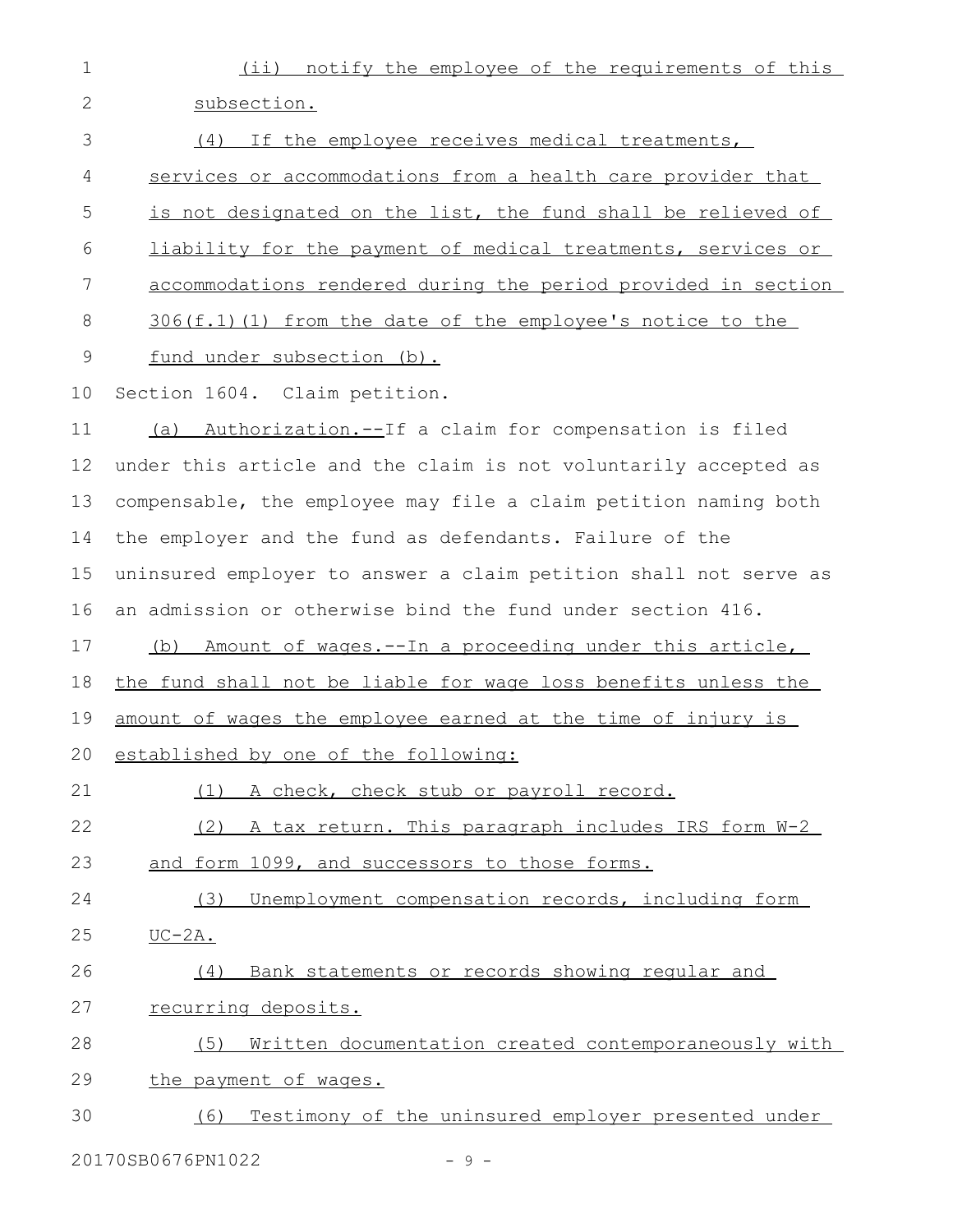oath at a hearing or deposition. 1

(7) Testimony of the claimant, if found credible by the judge, which is provided in addition to one or more of the items listed in paragraphs  $(1)$ ,  $(2)$ ,  $(3)$ ,  $(4)$ ,  $(5)$  and  $(6)$ . Section 1605. Department. 2 3 4 5

(a) Insurance inquiry.--Within ten days of notice of a claim, the fund shall demand from the employer proof of applicable insurance coverage. Within 14 days from the date of the fund's request, the employer must provide proof of insurance. If the employer does not provide proof, there shall be rebuttable presumption of uninsurance. 6 7 8 9 10 11

(b) Reimbursement.--The department shall, on behalf of the fund, exhaust all remedies at law against the uninsured employer in order to collect the amount of a voluntary payment or award, including voluntary payment or award itself and reimbursement of costs, interest, penalties, fees under section 440 and costs of the fund's attorney, which have been paid by the fund. The fund shall also be reimbursed for costs or attorney fees which are incurred in seeking reimbursement under this subsection. The department is authorized to investigate violations of section 305 for prosecution of the uninsured employer pursuant to section 305(b) and shall pursue such prosecutions through coordination with the appropriate prosecuting authority. [Any restitution obtained shall be paid to the fund.] The fund shall be entitled to restitution of all payments made under this article as the result of an injury to an employee of an uninsured employer. Restitution to the fund under section 305 shall not be limited to the amount specified in the award of compensation and shall include the amount of a voluntary payment or award and reimbursement of the fund's costs and the fees of 12 13 14 15 16 17 18 19 20 21 22 23 24 25 26 27 28 29 30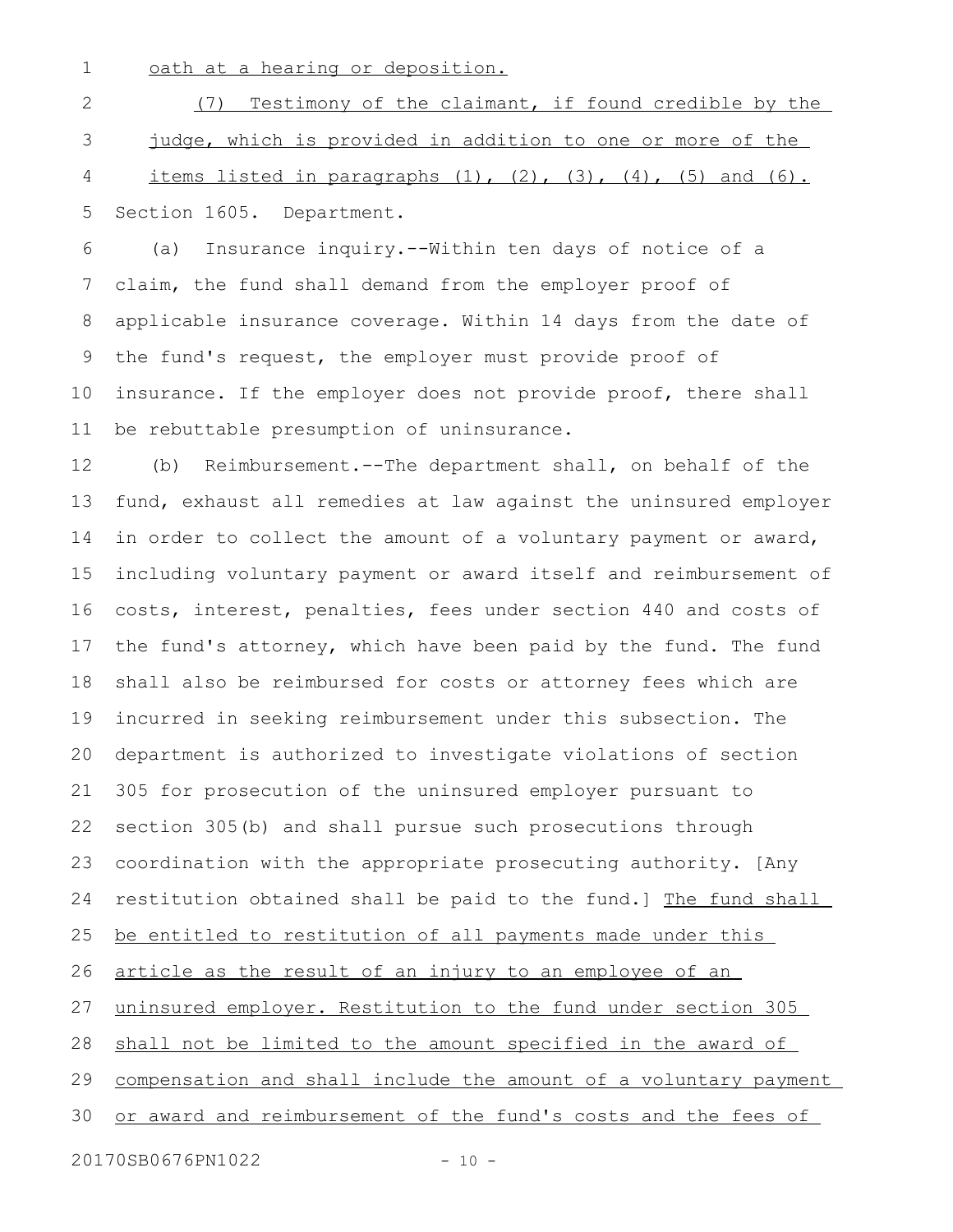the fund's attorney. 1

(c) Bankruptcy.--The department has the right to appear and represent the fund as a creditor in a bankruptcy proceeding involving the uninsured employer. 2 3 4

(d) Liens.--If payments of any nature have been made by the fund on behalf of an uninsured employer, the fund shall file a certified proof of payment with the prothonotary of a court of common pleas, and the prothonotary shall enter the entire balance as a judgment against the employer. The judgment shall be a statutory lien against property of the employer in the manner set forth in section 308.1 of the act of December 5, 1936 (2nd Sp.Sess., 1937 P.L.2897, No.1), known as the Unemployment Compensation Law, and execution may issue on it. The fund has the right to update the amount of the lien as payments are made. SECTION 1607. ASSESSMENTS AND TRANSFERS. 5 6 7 8 9 10 11 12 13 14 15

**<--**

(A) [FOR THE PURPOSE OF ESTABLISHING AND MAINTAINING THE FUND, THE SUM OF \$1,000,000 IS HEREBY TRANSFERRED FROM THE ADMINISTRATION FUND ESTABLISHED UNDER SECTION 446 TO THE FUND FOR OPERATION OF THE FUND FOR THE PERIOD COMMENCING ON THE EFFECTIVE DATE OF THIS SECTION THROUGH JUNE 30, 2007.] (1) THE DEPARTMENT SHALL CALCULATE THE AMOUNT NECESSARY TO MAINTAIN THE FUND AND SHALL ASSESS INSURERS AND SELF-INSURED EMPLOYERS AS IS NECESSARY TO PROVIDE AN AMOUNT SUFFICIENT TO PAY OUTSTANDING AND ANTICIPATED CLAIMS IN THE FOLLOWING YEAR IN A TIMELY MANNER AND TO MEET THE COSTS OF THE DEPARTMENT TO ADMINISTER THE FUND. THE FUND SHALL BE MAINTAINED IN THE SAME MANNER AS THE WORKMEN'S COMPENSATION ADMINISTRATION FUND UNDER SECTION 446 AND THE REGULATIONS THEREUNDER. 16 17 18 19 20 21 22 23 24 25 26 27 28

(2) IN NO EVENT SHALL ANY ANNUAL ASSESSMENT EXCEED [0.1%] 0.25% OF THE TOTAL COMPENSATION PAID BY ALL INSURERS 20170SB0676PN1022 - 11 -29 30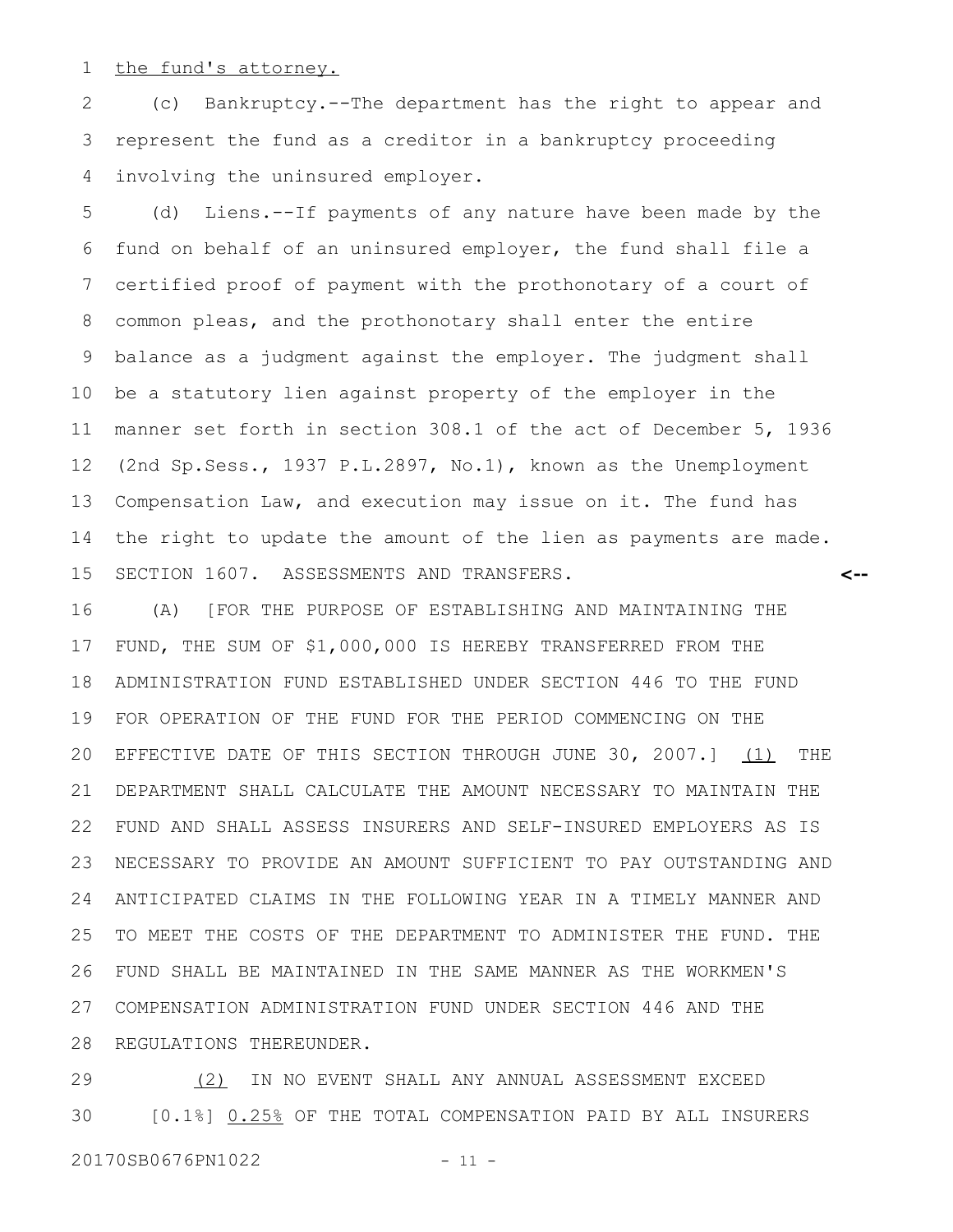| 1             | OR SELF-INSURED EMPLOYERS DURING THE PREVIOUS CALENDAR YEAR.  |
|---------------|---------------------------------------------------------------|
| 2             | (3)<br>EACH FISCAL YEAR, THE DEPARTMENT SHALL DETERMINE THE   |
| 3             | EXPENSES OF THE FUND FOR THE PRIOR FISCAL YEAR. IF THE TOTAL  |
| 4             | AMOUNT ASSESSED FOR THE PRIOR FISCAL YEAR EXCEEDS 130% OF THE |
| 5             | EXPENSES FOR THAT PRIOR FISCAL YEAR, THE CURRENT FISCAL YEAR  |
| 6             | ASSESSMENT SHALL BE REDUCED BY AN AMOUNT EQUAL TO THAT EXCESS |
| 7             | AMOUNT.                                                       |
| 8             | $\star$ $\star$ $\star$                                       |
| $\mathcal{G}$ | Section 3. The act is amended by adding sections to read:     |
| 10            | Section 1609. Uninsured employer obligations.                 |
| 11            | Nothing in this article shall alter the uninsured employer's  |
| 12            | obligations under this act.                                   |
| 13            | Section 1610. Administrative penalties and stop-work orders.  |
| 14            | (a) Certification.--                                          |
| 15            | (1) If the department receives information indicating         |
| 16            | that an employer has failed to insure the employer's          |
| 17            | obligations as required by this act, the department may       |
| 18            | require the employer to certify, on a form prescribed by the  |
| 19            | department, that the employer meets one of the following:     |
| 20            | (i) Possesses the requisite insurance. This                   |
| 21            | subparagraph shall require the identification of the          |
| 22            | insurer, policy period and policy number.                     |
| 23            | (ii) No longer operates a business. This                      |
| 24            | subparagraph shall require a statement of the dates of        |
| 25            | operation and cessation of operation.                         |
| 26            | (iii) Does not employ an individual entitled to               |
| 27            | compensation under this act.                                  |
| 28            | (iv) Is otherwise exempt from the requirements of             |
| 29            | obtaining insurance under this act. This paragraph shall      |
| 30            | require the identification of the applicable exemption.       |
|               |                                                               |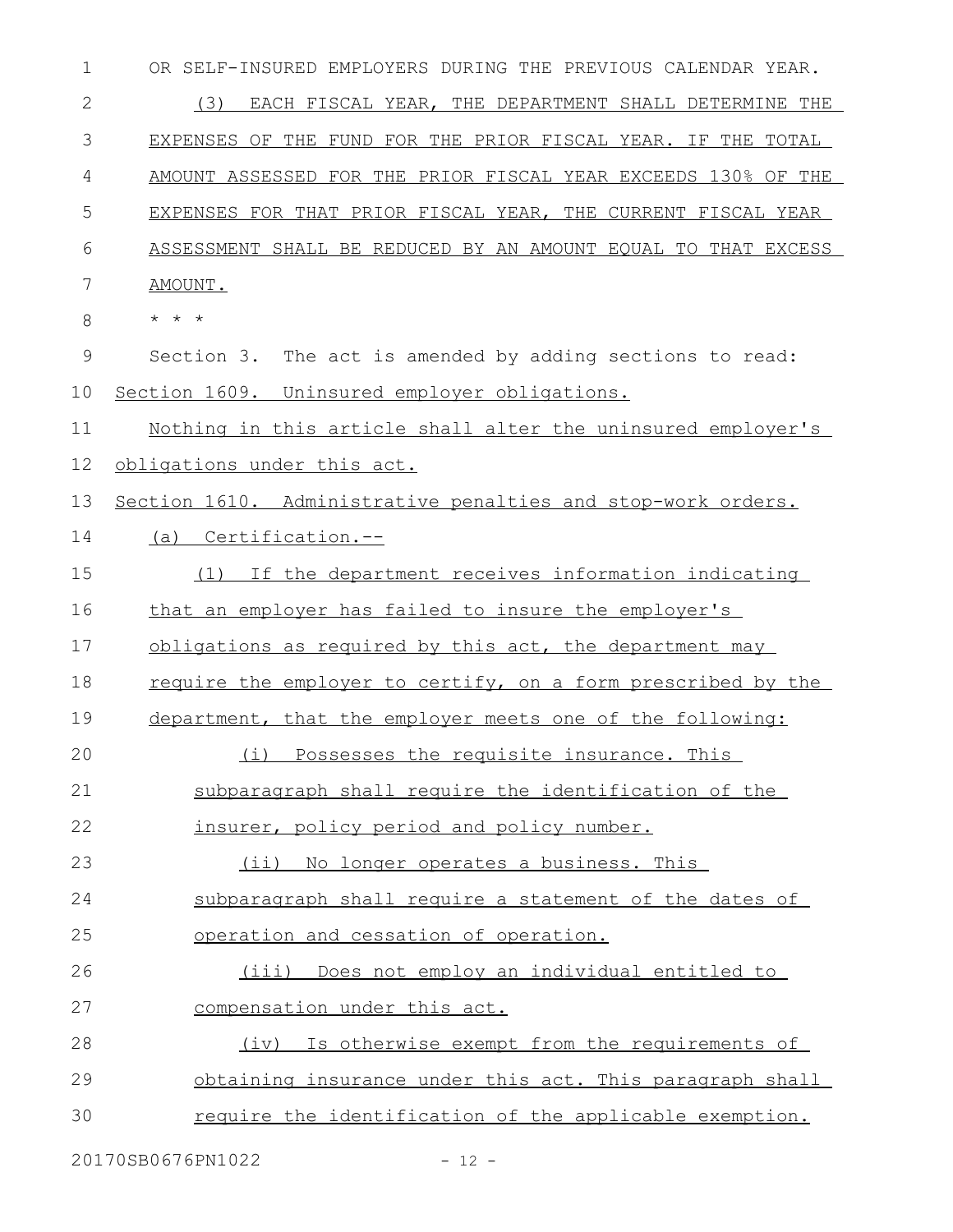| The employer shall return the form to the department<br>(2)      |
|------------------------------------------------------------------|
| within 15 days of service of the form by the department. The     |
| following shall apply:                                           |
| (i) If an employer does not return the form within               |
| 15 days of service by the department, the department may         |
| assess an administrative penalty of \$200 per day until          |
| the earlier of:                                                  |
| the date the employer complies; or<br>(A)                        |
| (B) 30 days from service under this paragraph.                   |
| (ii) If an employer does not comply with this                    |
| paragraph within 45 days of service under this paragraph,        |
| the department may proceed with further enforcement under        |
| subsection (d).                                                  |
| Good cause.--If the department's investigation under<br>(b)      |
| section 1605 reveals good cause to believe that the employer is  |
| required and has failed to insure the employer's liabilities as  |
| required by this act, the department may proceed with further    |
| enforcement under subsection (d).                                |
| Enforcement.--For the purposes of enforcing section 305<br>(C)   |
| and this article, each department employee or agent charged with |
| enforcement may enter the premises or worksite of an employer    |
| that is subject to subsection (a) (2) (ii) or (b).               |
| Stop-work order.--The department may issue an order<br>(d)       |
| requiring the cessation of operations of an employer that has    |
| failed to insure its liabilities as required by this act. The    |
| following apply:                                                 |
| The order may require compliance with conditions<br>(1)          |
| necessary to ensure that the employer insures its liabilities    |
| as required by this act.                                         |
| The order shall take effect when served upon the<br>(2)          |
|                                                                  |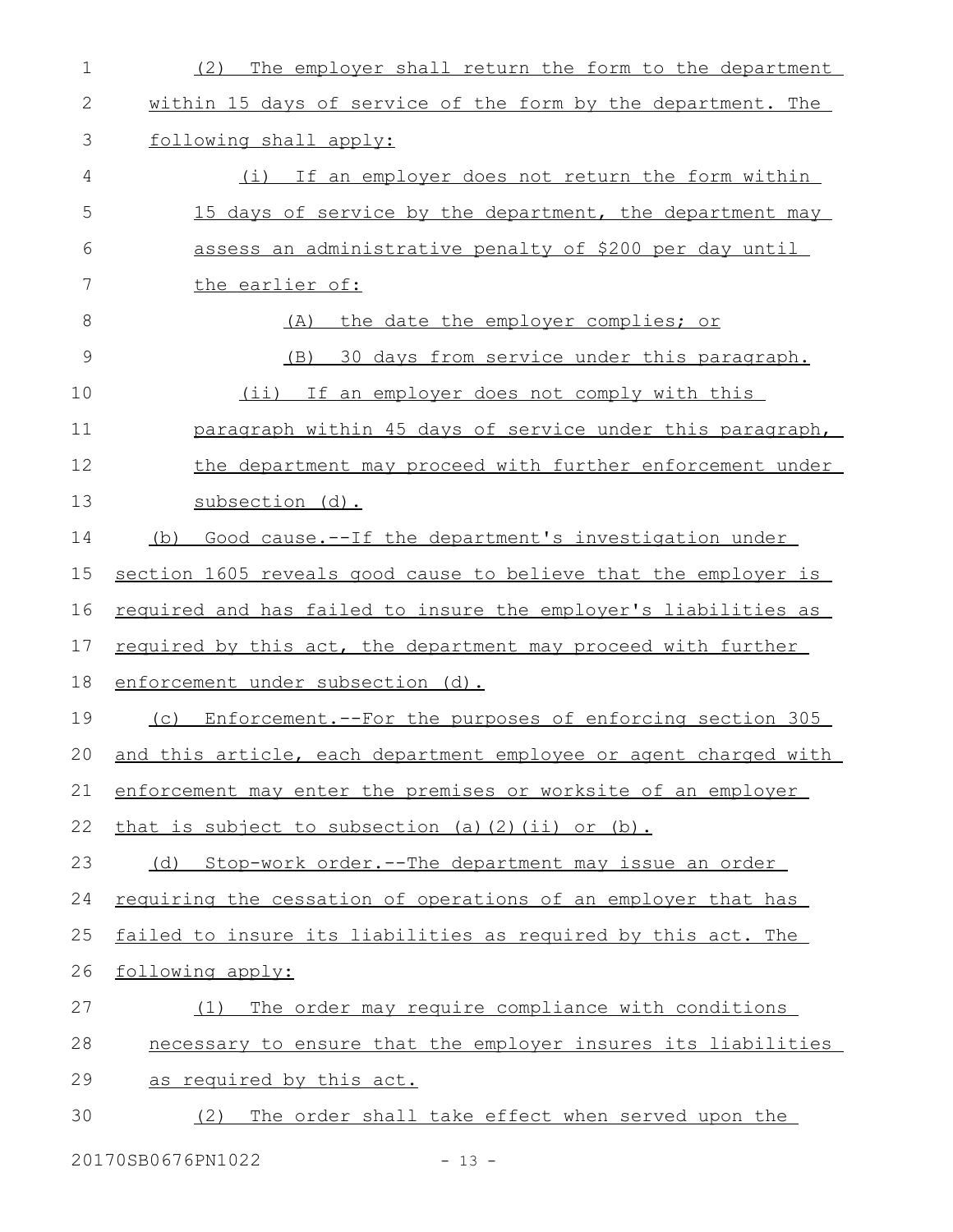| 1  | employer by first class mail or posting at the employer's        |
|----|------------------------------------------------------------------|
| 2  | worksite.                                                        |
| 3  | (3)<br>The order shall remain in effect until released by        |
| 4  | the department or a court of competent jurisdiction.             |
| 5  | (4) The order shall be effective against a successor             |
| 6  | entity that:                                                     |
| 7  | has one or more of the same principals or<br>(i)                 |
| 8  | officers as the employer against whom the order was              |
| 9  | issued; and                                                      |
| 10 | (ii) is engaged in the same or equivalent trade or               |
| 11 | activity.                                                        |
| 12 | (e) Nonexclusivity.--An order under subsection (d) is in         |
| 13 | addition to a penalty which may be imposed pursuant to this act. |
| 14 | $(f)$ Appeal.--                                                  |
| 15 | (1) An order under subsection (d) is subject to 2                |
| 16 | Pa.C.S. Ch. 7 Subch. A (relating to judicial review of           |
| 17 | Commonwealth agency action).                                     |
| 18 | Except as provided in paragraph (3), an appeal of a<br>(2)       |
| 19 | penalty under subsection (a) (2) (i) or an order under           |
| 20 | subsection (d) shall not act as a supersedeas.                   |
| 21 | (3) Upon application and for cause shown, the department         |
| 22 | may issue a supersedeas.                                         |
| 23 | (g) Noncompliance.--                                             |
| 24 | (1) Upon failure to comply with an order under                   |
| 25 | subsection (d) and (f), the department may institute an          |
| 26 | action to enforce the order.                                     |
| 27 | (2) An action under this subsection may be initiated as          |
| 28 | follows:                                                         |
| 29 | In Commonwealth Court under 42 Pa.C.S. §<br>(i)                  |
| 30 | 761(a)(2) (relating to original jurisdiction).                   |
|    |                                                                  |

20170SB0676PN1022 - 14 -